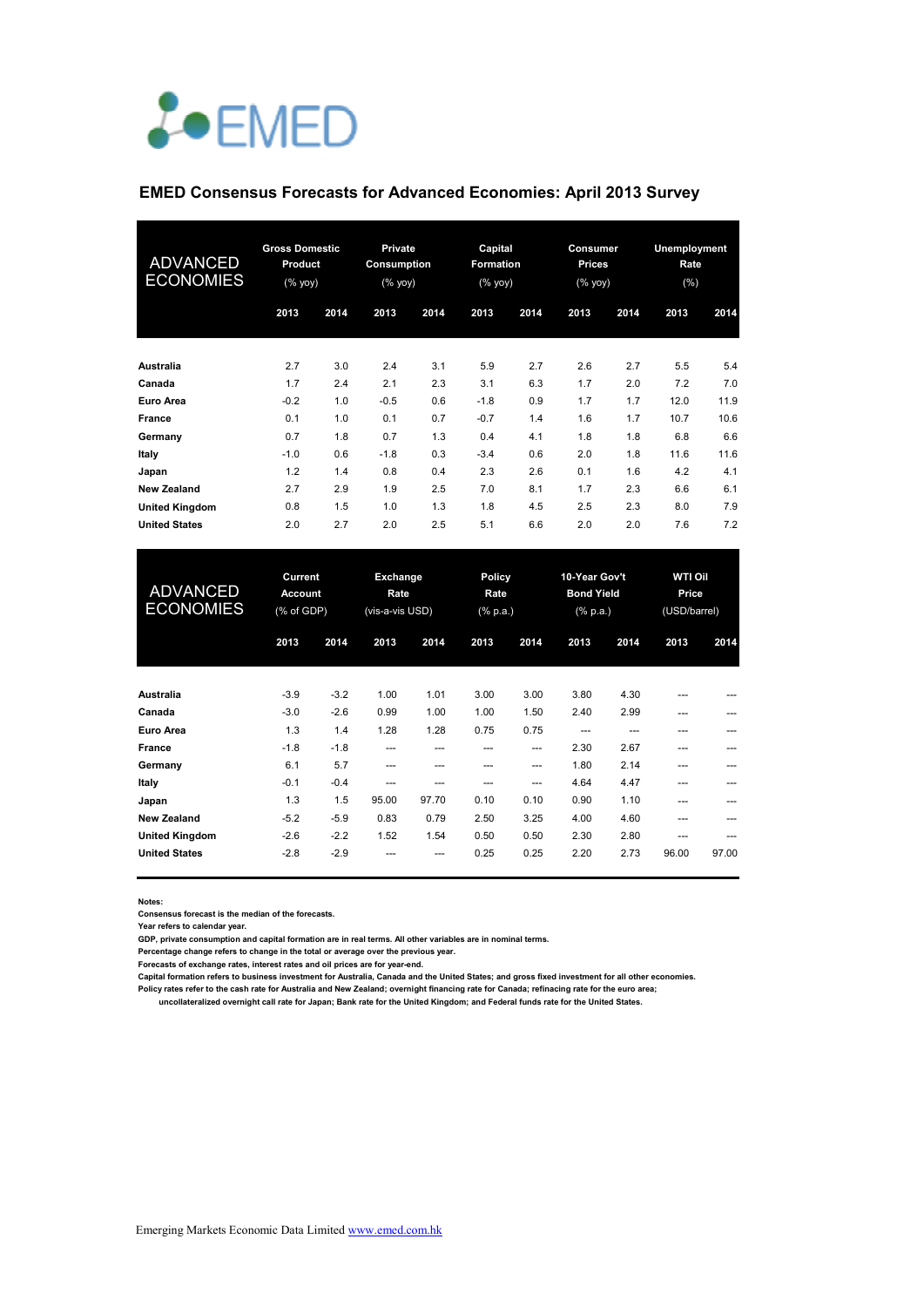

#### **EMED Consensus Forecasts for Emerging Markets: April 2013 Survey**

| <b>EMERGING</b><br><b>MARKETS</b> | <b>Gross Domestic</b><br>Product<br>(% yoy) |      | Private<br>Consumption<br>(% yoy) |      | Fixed<br>Investment<br>(% yoy) |      | Consumer<br><b>Prices</b><br>(% yoy) |      | <b>Unemployment</b><br>Rate<br>(% ) |      |
|-----------------------------------|---------------------------------------------|------|-----------------------------------|------|--------------------------------|------|--------------------------------------|------|-------------------------------------|------|
|                                   | 2013                                        | 2014 | 2013                              | 2014 | 2013                           | 2014 | 2013                                 | 2014 | 2013                                | 2014 |
|                                   |                                             |      |                                   |      |                                |      |                                      |      |                                     |      |
| Argentina                         | 3.2                                         | 3.2  | 3.2                               | 3.0  | 1.8                            | 3.3  | 11.1                                 | 12.1 | 7.3                                 | 7.6  |
| <b>Brazil</b>                     | 3.3                                         | 4.0  | 3.7                               | 4.2  | 4.8                            | 6.6  | 5.7                                  | 5.5  | 5.5                                 | 5.2  |
| Chile                             | 5.0                                         | 4.9  | 5.2                               | 4.7  | 6.5                            | 3.8  | 2.8                                  | 3.1  | 6.5                                 | 6.4  |
| China                             | 8.1                                         | 8.0  | 8.5                               | 8.8  | 8.0                            | 7.8  | 3.2                                  | 3.5  | 4.2                                 | 4.1  |
| Colombia                          | 4.3                                         | 4.8  | 4.5                               | 4.8  | 8.0                            | 10.7 | 2.7                                  | 3.1  | 10.1                                | 10.0 |
| <b>Czech Republic</b>             | 0.3                                         | 1.9  | $-0.1$                            | 1.6  | $-1.2$                         | 2.2  | 2.2                                  | 2.0  | 7.9                                 | 7.8  |
| <b>Hong Kong</b>                  | 3.5                                         | 4.0  | 4.0                               | 4.2  | 5.0                            | 5.5  | 3.9                                  | 3.6  | 3.5                                 | 3.3  |
| Hungary                           | 0.1                                         | 1.5  | $-0.8$                            | 0.7  | $-1.2$                         | 2.0  | 4.0                                  | 3.5  | 11.2                                | 11.0 |
| India                             | 6.0                                         | 6.6  | 6.0                               | 6.8  | 6.0                            | 7.1  | 7.1                                  | 6.5  | ---                                 | ---  |
| Indonesia                         | 6.3                                         | 6.5  | 5.4                               | 5.5  | 9.3                            | 8.7  | 5.3                                  | 5.2  | 6.2                                 | 6.1  |
| Malaysia                          | 5.0                                         | 5.1  | 6.5                               | 5.6  | 7.5                            | 7.5  | 2.4                                  | 2.7  | 3.1                                 | 3.0  |
| <b>Mexico</b>                     | 3.5                                         | 4.0  | 3.6                               | 3.9  | 6.5                            | 6.6  | 3.7                                  | 3.7  | 4.8                                 | 4.5  |
| <b>Philippines</b>                | 5.8                                         | 6.0  | 5.6                               | 5.4  | 7.6                            | 6.3  | 3.8                                  | 4.2  | 6.9                                 | 6.6  |
| Poland                            | 1.7                                         | 2.8  | 1.5                               | 2.3  | $-0.5$                         | 4.5  | 2.3                                  | 2.5  | 12.7                                | 11.1 |
| Russia                            | 3.5                                         | 3.9  | 4.2                               | 4.8  | 6.0                            | 6.0  | 6.4                                  | 6.0  | 5.9                                 | 5.7  |
| Singapore                         | 2.9                                         | 3.9  | 3.2                               | 3.5  | 3.9                            | 4.5  | 3.8                                  | 3.4  | 2.1                                 | 2.2  |
| <b>South Korea</b>                | 3.0                                         | 3.8  | 2.5                               | 3.0  | 2.7                            | 3.8  | 2.5                                  | 2.8  | 3.3                                 | 3.3  |
| Taiwan                            | 3.5                                         | 4.0  | 2.2                               | 2.6  | 3.3                            | 4.3  | 1.7                                  | 1.9  | 4.2                                 | 4.1  |
| <b>Thailand</b>                   | 4.7                                         | 4.7  | 4.4                               | 4.0  | 8.6                            | 6.2  | 3.4                                  | 3.4  | 0.7                                 | 0.7  |
| Turkey                            | 4.0                                         | 4.6  | 3.2                               | 4.2  | 6.6                            | 7.1  | 6.9                                  | 6.4  | 9.2                                 | 8.7  |

|                       | Money            |      | <b>Merchandise</b> |      | <b>Merchandise</b> |      | Current        |        | Exchange        |      |
|-----------------------|------------------|------|--------------------|------|--------------------|------|----------------|--------|-----------------|------|
| <b>EMERGING</b>       | <b>Supply M2</b> |      | <b>Exports</b>     |      | Imports            |      | <b>Account</b> |        | Rate            |      |
| <b>MARKETS</b>        | (% yoy)          |      | (% yoy)            |      | (% yoy)            |      | (% of GDP)     |        | (vis-a-vis USD) |      |
|                       | 2013             | 2014 | 2013               | 2014 | 2013               | 2014 | 2013           | 2014   | 2013            | 2014 |
|                       |                  |      |                    |      |                    |      |                |        |                 |      |
| Argentina             | 28.8             | 24.6 | 6.6                | 4.5  | 7.7                | 6.0  | 0.4            | $-0.4$ | 5.75            | 6.25 |
| <b>Brazil</b>         | 13.0             | 13.0 | 4.3                | 6.5  | 7.5                | 7.0  | $-2.8$         | $-2.7$ | 2.00            | 2.03 |
| Chile                 | 11.7             | 13.8 | 6.9                | 5.7  | 8.1                | 5.0  | $-3.7$         | $-3.1$ | 476             | 505  |
| China                 | 13.0             | 13.0 | 9.0                | 10.5 | 9.1                | 11.0 | 2.5            | 2.4    | 6.12            | 6.05 |
| Colombia              | 14.7             | 13.1 | 6.4                | 7.7  | 7.7                | 10.1 | $-3.0$         | $-3.2$ | 1775            | 1820 |
| <b>Czech Republic</b> | ---              | ---  | 4.0                | 6.5  | 3.6                | 5.9  | $-1.9$         | $-1.8$ | 20.0            | 19.2 |
| <b>Hong Kong</b>      | 8.0              | 7.1  | 7.0                | 9.3  | 8.0                | 8.4  | 4.1            | 4.4    | 7.77            | 7.80 |
| Hungary               | 3.3              | 2.0  | 1.0                | 3.5  | 0.8                | 3.8  | 1.6            | 1.7    | 231             | 228  |
| India                 | 15.0             | 16.0 | 11.0               | 14.3 | 10.0               | 13.6 | $-3.8$         | $-3.5$ | 53.0            | 51.9 |
| Indonesia             | 15.0             | 12.0 | 7.4                | 10.0 | 9.0                | 9.0  | $-2.2$         | $-1.8$ | 9600            | 9500 |
| Malaysia              | 10.0             | 10.0 | 5.8                | 9.0  | 7.1                | 10.0 | 7.0            | 6.0    | 3.00            | 2.95 |
| Mexico                | 10.8             | 12.4 | 7.2                | 9.0  | 6.7                | 7.8  | $-1.0$         | $-1.3$ | 12.3            | 12.5 |
| <b>Philippines</b>    | 9.7              | 10.0 | 6.5                | 7.6  | 7.6                | 7.7  | 2.9            | 2.7    | 40.0            | 39.3 |
| Poland                | 7.0              | 9.5  | 3.4                | 5.8  | 1.2                | 5.1  | $-3.0$         | $-3.3$ | 3.20            | 3.18 |
| Russia                | 13.8             | 14.0 | 2.7                | 2.5  | 9.3                | 7.8  | 3.0            | 1.7    | 31.0            | 31.6 |
| Singapore             | 7.5              | 6.5  | 3.4                | 5.3  | 2.8                | 5.1  | 17.2           | 17.5   | 1.21            | 1.20 |
| South Korea           | 6.8              | 8.1  | 5.6                | 8.1  | 5.9                | 7.2  | 2.6            | 2.6    | 1050            | 1025 |
| Taiwan                | 4.8              | 5.5  | 6.5                | 6.4  | 6.5                | 7.3  | 8.0            | 7.5    | 29.0            | 28.8 |
| <b>Thailand</b>       | 11.5             | 10.0 | 8.5                | 10.0 | 8.3                | 10.2 | 1.1            | 1.2    | 30.0            | 29.8 |
| Turkey                | 13.3             | 15.5 | 7.0                | 6.3  | 5.6                | 6.0  | $-7.0$         | $-6.8$ | 1.77            | 1.76 |
|                       |                  |      |                    |      |                    |      |                |        |                 |      |

Notes:<br>Consensus forecast is the median of the forecasts.<br>Year refers to calendar year except for India for which fiscal year (April to March) is used.<br>GDP, private consumption and fixed investment are in real terms. All o

 **based on year-end figures. Forecasts of exchange rates and interest rates are for year-end.**

Emerging Markets Economic Data Limited www.emed.com.hk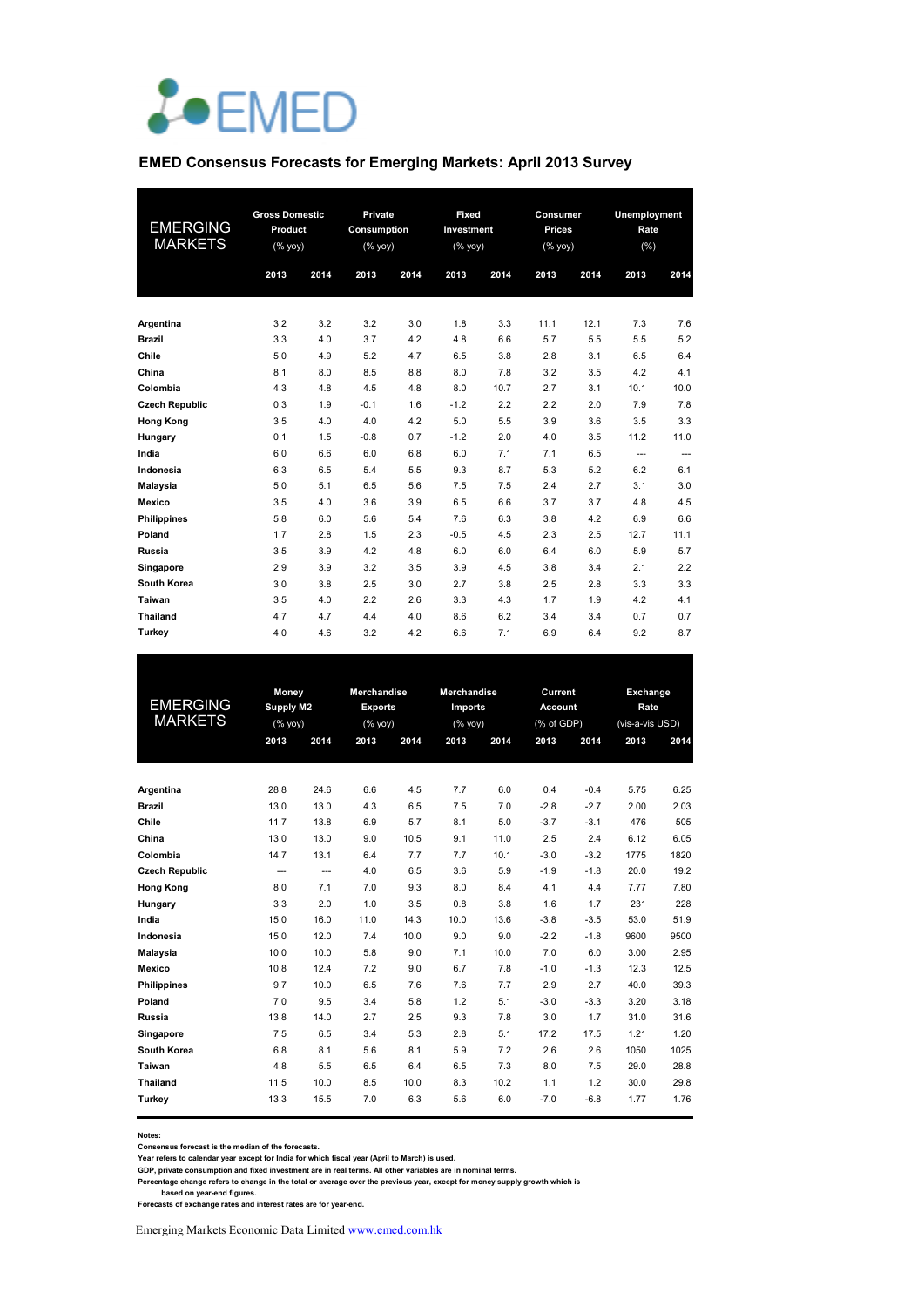

## **EMED Consensus Forecasts for the United States: April 2013 Survey**

| <b>UNITED STATES</b>                                           | <b>Gross Domestic</b><br>Product<br>$(% \mathsf{Y}^{\prime }\mathsf{Y}^{\prime }\mathsf{Y}^{\prime })$ |             | <b>Consumer</b><br><b>Prices</b><br>(% yoy) |             | <b>UNITED STATES</b>                          | <b>Gross Domestic</b><br>Product<br>(% yoy) |            | Consumer<br>Prices<br>(% yoy) |            |
|----------------------------------------------------------------|--------------------------------------------------------------------------------------------------------|-------------|---------------------------------------------|-------------|-----------------------------------------------|---------------------------------------------|------------|-------------------------------|------------|
|                                                                | 2013                                                                                                   | 2014        | 2013                                        | 2014        |                                               | 2013                                        | 2014       | 2013                          | 2014       |
|                                                                |                                                                                                        |             |                                             |             |                                               |                                             |            |                               |            |
| <b>ABN AMRO</b>                                                | 2.0                                                                                                    | 3.0         | 2.0                                         | 2.0         | <b>Kiel Economics</b>                         | 1.5                                         | n.a.       | 1.9                           | n.a.       |
| <b>Action Economics</b>                                        | 2.2                                                                                                    | 3.0         | 2.0                                         | 2.3         | Korea Investment & Securities                 | 2.1                                         | n.a.       | 1.8                           | n.a.       |
| <b>Allianz</b>                                                 | 1.8                                                                                                    | 2.4         | 1.8                                         | 2.1         | <b>Mesirow Financial</b>                      | 1.8                                         | 3.3        | 1.7                           | 1.6        |
| <b>Bank of Ireland</b>                                         | 2.0                                                                                                    | n.a.        | 1.8                                         | n.a.        | <b>Moody's Analytics</b>                      | 2.2                                         | 3.4        | 2.0                           | 2.1        |
| <b>Barclays Capital</b>                                        | 2.1                                                                                                    | 2.3         | 2.1                                         | 2.2         | Morgan Keegan                                 | 2.1                                         | 2.5        | 2.1                           | 2.1        |
| <b>BayernLB</b>                                                | 1.7                                                                                                    | 2.5         | 1.8                                         | 2.2         | <b>Mortgage Bankers Association</b>           | 2.1                                         | 2.4        | 2.2                           | 2.1        |
| <b>BBVA</b>                                                    | 1.8                                                                                                    | 2.3         | 2.1<br>1.6                                  | 2.2         | <b>NAR</b><br><b>National Bank of Canada</b>  | 1.9                                         | 3.0        | 2.6<br>1.8                    | 3.5<br>2.2 |
| <b>Berenberg Capital Markets</b><br><b>BMO Capital Markets</b> | 1.7<br>2.3                                                                                             | n.a.<br>3.2 | 2.1                                         | n.a.<br>2.1 | <b>Natixis</b>                                | 1.8<br>1.6                                  | 2.7<br>2.2 | 2.0                           | 2.1        |
| <b>BNP Paribas</b>                                             | 2.3                                                                                                    | 2.8         | 2.0                                         | 1.6         | <b>NIESR</b>                                  | 2.1                                         | 2.4        | 1.8                           | 1.3        |
| <b>BWC Capital Markets</b>                                     | 2.3                                                                                                    | n.a.        | 2.0                                         | n.a.        | <b>NLI Research Institute</b>                 | 1.8                                         | 2.7        | 2.0                           | 1.9        |
| <b>Capital Economics</b>                                       | 2.0                                                                                                    | 2.5         | 1.8                                         | 1.8         | Nordea                                        | 2.1                                         | n.a.       | 2.1                           | n.a.       |
| <b>CIBC World Markets</b>                                      | 1.9                                                                                                    | 3.2         | 1.9                                         | 2.5         | <b>Northern Trust</b>                         | 1.8                                         | n.a.       | 2.0                           | n.a.       |
| <b>Comerica Bank</b>                                           | 1.9                                                                                                    | 2.9         | 2.0                                         | 1.9         | <b>OCBC Bank</b>                              | 1.9                                         | n.a.       | 1.8                           | n.a.       |
| Commerzbank                                                    | 2.0                                                                                                    | 2.8         | 1.9                                         | 2.3         | <b>Phatra Securities</b>                      | 2.0                                         | n.a.       | 2.1                           | n.a.       |
| <b>Credit Agricole</b>                                         | 1.9                                                                                                    | 2.7         | 2.0                                         | 1.9         | PNC                                           | 1.8                                         | 2.6        | 2.1                           | 2.5        |
| <b>Credit Suisse</b>                                           | 2.0                                                                                                    | 2.5         | 1.4                                         | 2.0         | Prometeia                                     | 2.1                                         | 2.3        | 2.1                           | 2.4        |
| Daiwa Institute of Research                                    | 2.2                                                                                                    | 2.1         | 2.0                                         | 1.9         | <b>Raymond James</b>                          | 1.9                                         | 2.9        | 1.7                           | 2.0        |
| <b>Danske Bank</b>                                             | 1.9                                                                                                    | 2.8         | 1.6                                         | 1.7         | <b>Renaissance Capital</b>                    | 2.1                                         | n.a.       | 2.0                           | n.a.       |
| <b>DBS Bank</b>                                                | 1.7                                                                                                    | 2.5         | 1.9                                         | 2.0         | <b>ROBECO</b>                                 | 2.1                                         | n.a.       | 2.0                           | n.a.       |
| Deka Bank                                                      | 2.0                                                                                                    | 2.5         | 2.3                                         | 2.7         | <b>Royal Bank of Canada</b>                   | 2.0                                         | 2.9        | 1.8                           | 1.9        |
| Desjardins                                                     | 2.2                                                                                                    | 2.8         | 1.8                                         | 2.1         | <b>Schroders</b>                              | 2.1                                         | 2.7        | 1.7                           | 1.7        |
| <b>DIW</b>                                                     | 1.7                                                                                                    | 2.1         | 1.8                                         | 2.0         | <b>Scotia Capital</b>                         | 2.0                                         | 2.7        | 1.9                           | 2.1        |
| <b>DnB NOR</b>                                                 | 2.2                                                                                                    | n.a.        | 1.5                                         | n.a.        | <b>Societe Generale</b>                       | 2.1                                         | 3.0        | 1.8                           | 1.7        |
| DZ Bank                                                        | 2.0                                                                                                    | 3.0         | 2.7<br>1.7                                  | 3.0         | <b>Standard &amp; Poor's</b>                  | 2.7                                         | 3.1        | 1.6                           | 1.9        |
| <b>Erste Group Bank AG</b>                                     | 2.0<br>1.9                                                                                             | n.a.<br>2.8 | 1.3                                         | n.a.<br>1.8 | <b>Standard Chartered</b>                     | 2.0<br>1.9                                  | 3.0<br>3.0 | 1.7<br>2.3                    | 2.0<br>2.3 |
| <b>Experian Economics</b><br><b>Fannie Mae</b>                 | 2.1                                                                                                    | 2.5         | 2.0                                         | 2.0         | <b>TD Economics</b><br><b>UniCredit Group</b> | 2.1                                         | 2.6        | 2.3                           | 2.5        |
| <b>First Trust Advisors</b>                                    | 2.3                                                                                                    | 3.3         | 2.5                                         | 3.2         | <b>UOB</b>                                    | 1.5                                         | n.a.       | 2.6                           | n.a.       |
| <b>Freddie Mac</b>                                             | 2.0                                                                                                    | 3.5         | 1.9                                         | 2.0         |                                               |                                             |            |                               |            |
| Handelsbanken                                                  | 2.2                                                                                                    | 2.7         | 1.9                                         | 2.2         |                                               |                                             |            |                               |            |
| <b>IFO Munich Institute</b>                                    | 2.3                                                                                                    | n.a.        | 2.2                                         | n.a.        |                                               |                                             |            |                               |            |
| <b>ING</b>                                                     | 1.8                                                                                                    | n.a.        | 2.3                                         | n.a.        | <b>CONSENSUS</b>                              |                                             |            |                               |            |
| <b>Intesa Sanpaolo</b>                                         | 1.7                                                                                                    | 2.3         | 1.4                                         | 2.0         | Median                                        | 2.0                                         | 2.7        | 2.0                           | 2.0        |
| <b>ITOCHU Institute</b>                                        | 1.9                                                                                                    | 2.4         | 2.3                                         | 2.0         | Mean                                          | 2.0                                         | 2.7        | 1.9                           | 2.1        |
| KBC                                                            | 2.2                                                                                                    | 2.7         | 1.4                                         | 2.0         | High                                          | 2.7                                         | 3.5        | 2.7                           | 3.5        |
| <b>KBL</b>                                                     | 1.6                                                                                                    | n.a.        | 2.1                                         | n.a.        | Low                                           | 1.4                                         | 2.1        | 1.3                           | 1.3        |
| KCIC                                                           | 1.4                                                                                                    | 2.8         | 1.8                                         | 2.0         | <b>Standard Deviation</b>                     | 0.2                                         | 0.3        | 0.3                           | 0.4        |
| Continues in the next column                                   |                                                                                                        |             |                                             |             |                                               |                                             |            |                               |            |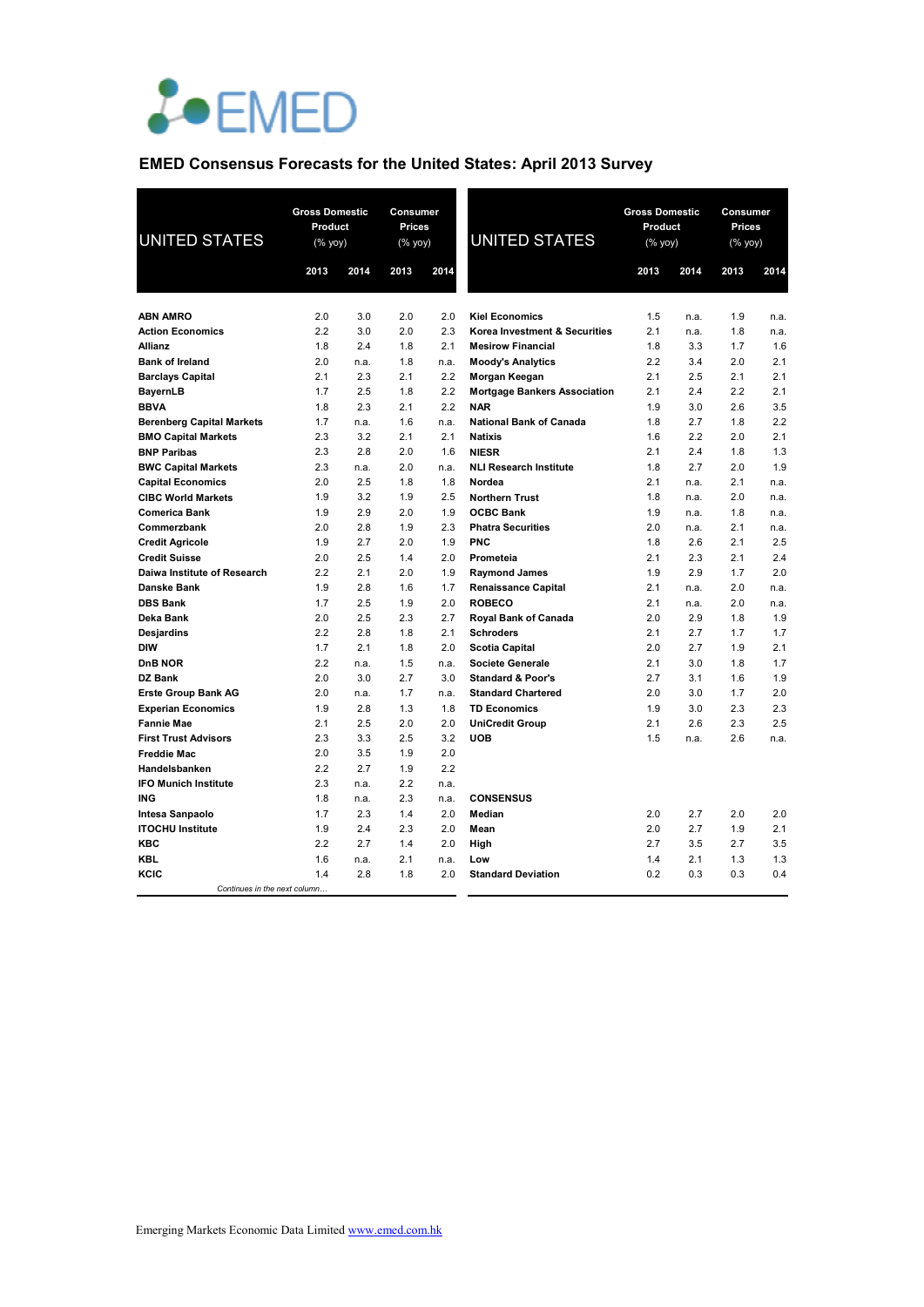

## **EMED Consensus Forecasts for the Euro Area: April 2013 Survey**

| <b>EURO AREA</b>                    | <b>Gross Domestic</b><br>Product<br>$(% \mathsf{Y}^{\prime }\mathsf{Y}^{\prime }\mathsf{Y}^{\prime })$ |        | Consumer<br><b>Prices</b><br>(% yoy) |      | <b>EURO AREA</b>                | <b>Gross Domestic</b><br>Product<br>(% |        | Consumer<br>Prices<br>(% yoy) |      |
|-------------------------------------|--------------------------------------------------------------------------------------------------------|--------|--------------------------------------|------|---------------------------------|----------------------------------------|--------|-------------------------------|------|
|                                     | 2013                                                                                                   | 2014   | 2013                                 | 2014 |                                 | 2013                                   | 2014   | 2013                          | 2014 |
| <b>ABN AMRO</b>                     | $-0.2$                                                                                                 | 1.0    | 1.5                                  | 1.2  | <b>KBL</b>                      | 0.1                                    | n.a.   | 1.8                           | n.a. |
| <b>Action Economics</b>             | $-0.4$                                                                                                 | 1.0    | 1.7                                  | 1.8  | KCIC                            | $-0.2$                                 | 1.0    | 1.5                           | 1.5  |
| <b>Allianz</b>                      | 0.2                                                                                                    | 1.5    | 2.0                                  | 1.7  | <b>Kiel Economics</b>           | 0.3                                    | n.a.   | 1.9                           | n.a. |
| <b>Bank of Ireland</b>              | $-0.3$                                                                                                 | n.a.   | 1.7                                  | n.a. | Korea Investment & Securities   | 0.2                                    | n.a.   | 1.6                           | n.a. |
| <b>Barclays Capital</b>             | $-0.3$                                                                                                 | 1.4    | 1.7                                  | 1.5  | Monte Dei Paschi Di Siena       | $-0.4$                                 | 1.0    | 1.8                           | 1.7  |
| <b>BayernLB</b>                     | 0.0                                                                                                    | 1.1    | 1.8                                  | 1.8  | <b>Natixis</b>                  | $-0.7$                                 | 0.5    | 1.6                           | 1.8  |
| <b>BBVA</b>                         | 0.3                                                                                                    | 1.3    | 1.6                                  | 1.5  | <b>NIESR</b>                    | $-0.2$                                 | 0.9    | 1.7                           | 1.6  |
| <b>Berenberg Capital Markets</b>    | 0.6                                                                                                    | n.a.   | 2.1                                  | n.a. | <b>NLI Research Institute</b>   | $-0.3$                                 | 1.0    | 1.8                           | 1.9  |
| <b>BHF Bank</b>                     | 0.3                                                                                                    | 1.0    | 1.7                                  | 1.9  | Nordea                          | 0.4                                    | n.a.   | 1.7                           | n.a. |
| <b>BMO Capital Markets</b>          | $-0.5$                                                                                                 | 0.9    | 1.6                                  | 1.7  | <b>OCBC Bank</b>                | $-0.2$                                 | n.a.   | 1.7                           | n.a. |
| <b>BNP Paribas</b>                  | $-0.5$                                                                                                 | 0.8    | 1.7                                  | 1.3  | <b>Phatra Securities</b>        | $-0.1$                                 | n.a.   | 1.8                           | n.a. |
| <b>Capital Economics</b>            | $-2.0$                                                                                                 | $-1.0$ | 1.5                                  | 1.0  | Prometeia                       | $-0.2$                                 | 1.2    | 1.6                           | 1.8  |
| <b>CIBC World Markets</b>           | $-0.7$                                                                                                 | 0.8    | 2.1                                  | 2.2  | <b>Renaissance Capital</b>      | 0.0                                    | n.a.   | 1.7                           | n.a. |
| Commerzbank                         | 0.3                                                                                                    | 1.5    | 1.7                                  | 1.9  | <b>ROBECO</b>                   | 0.3                                    | n.a.   | 1.7                           | n.a. |
| <b>Credit Agricole</b>              | $-0.4$                                                                                                 | 1.1    | 1.7                                  | 1.7  | <b>Roubini Global Economics</b> | $-0.6$                                 | n.a.   | 1.7                           | n.a. |
| <b>Credit Suisse</b>                | 0.5                                                                                                    | 1.5    | 1.5                                  | 1.5  | Royal Bank of Canada            | $-0.3$                                 | 1.0    | 1.5                           | 1.6  |
| Danske Bank                         | $-0.4$                                                                                                 | 1.2    | 1.7                                  | 1.6  | <b>Schroders</b>                | $-0.6$                                 | 0.7    | 1.7                           | 1.6  |
| <b>DBS Bank</b>                     | $-0.3$                                                                                                 | 0.1    | 1.9                                  | 1.9  | <b>Scotia Capital</b>           | $-0.5$                                 | 0.9    | 1.7                           | 1.7  |
| Deka Bank                           | 0.1                                                                                                    | 1.4    | 2.1                                  | 2.1  | <b>Societe Generale</b>         | $-0.6$                                 | 0.5    | 1.8                           | 1.7  |
| <b>DIW</b>                          | 0.0                                                                                                    | 1.3    | 2.1                                  | 1.7  | <b>Standard Chartered</b>       | $-0.5$                                 | 1.3    | 1.7                           | 1.5  |
| DnB NOR                             | 0.4                                                                                                    | n.a.   | 1.1                                  | n.a. | <b>TD Economics</b>             | $-0.1$                                 | 1.2    | 1.8                           | 1.6  |
| DZ Bank                             | $-0.5$                                                                                                 | 1.1    | 2.1                                  | 2.3  | <b>UniCredit Group</b>          | 0.1                                    | 1.2    | 2.0                           | 1.8  |
| <b>Erste Group Bank AG</b>          | 0.5                                                                                                    | n.a.   | 1.7                                  | n.a. |                                 |                                        |        |                               |      |
| <b>ETLA</b>                         | $-0.2$                                                                                                 | 1.0    | 1.8                                  | 2.0  |                                 |                                        |        |                               |      |
| <b>EUROFER</b>                      | 0.0                                                                                                    | 1.4    | 1.8                                  | 1.7  | <b>CONSENSUS</b>                |                                        |        |                               |      |
| <b>Freddie Mac</b>                  | 0.3                                                                                                    | 1.5    | 2.2                                  | 1.9  | Median                          | $-0.2$                                 | 1.1    | 1.7                           | 1.7  |
| Handelsbanken                       | $-0.3$                                                                                                 | 1.2    | 1.7                                  | 1.7  | Mean                            | $-0.2$                                 | 1.0    | 1.7                           | 1.7  |
| <b>ING</b>                          | 0.0                                                                                                    | n.a.   | 1.9                                  | n.a. | High                            | 0.6                                    | 1.5    | 2.2                           | 2.3  |
| Intesa Sanpaolo                     | $-0.3$                                                                                                 | 1.0    | 1.8                                  | 1.7  | Low                             | $-2.0$                                 | $-1.0$ | 1.1                           | 1.0  |
| KBC<br>Continues in the next column | $-0.2$                                                                                                 | 1.3    | 1.6                                  | 1.8  | <b>Standard Deviation</b>       | 0.4                                    | 0.5    | 0.2                           | 0.2  |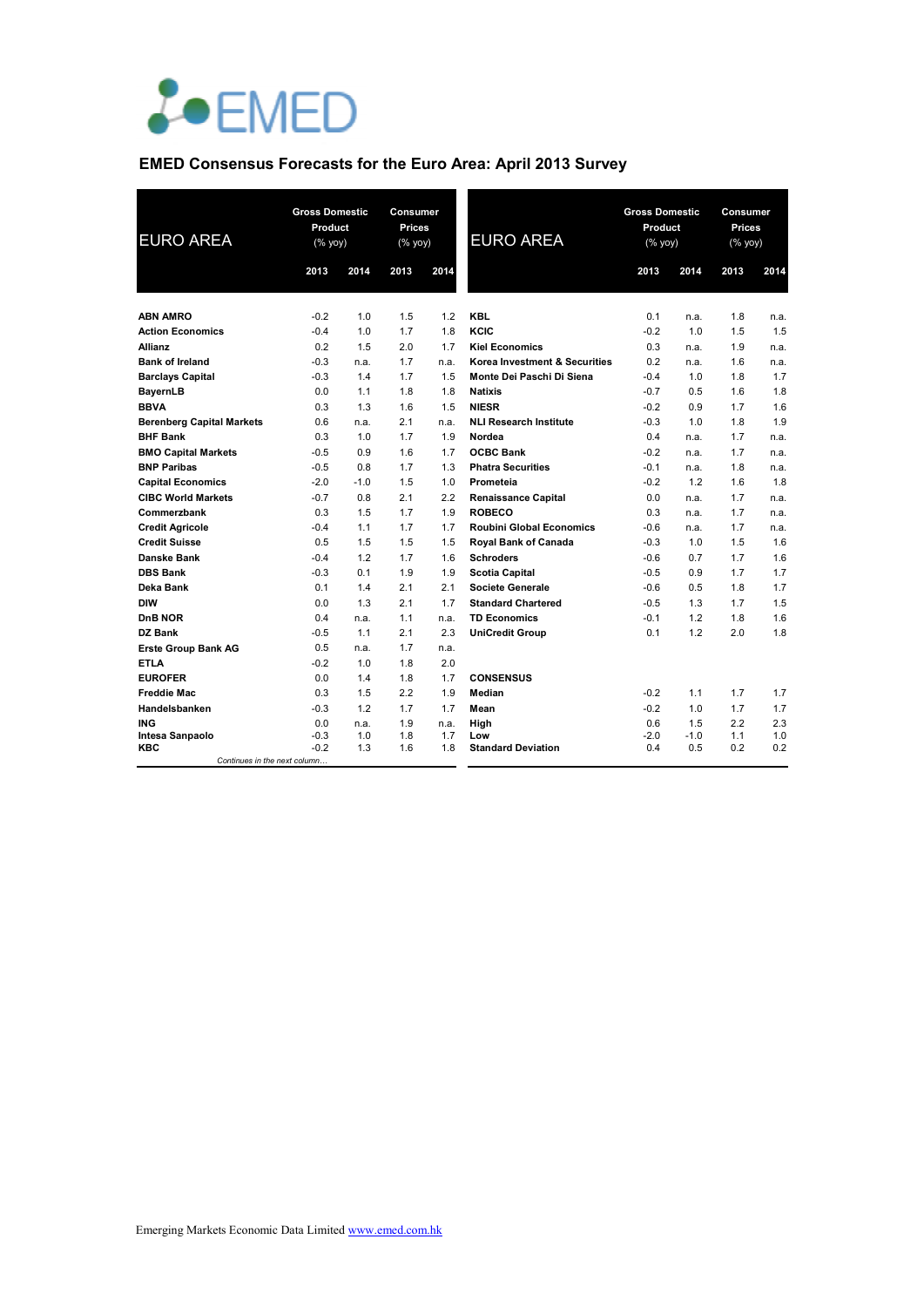

## **EMED Consensus Forecasts for Japan: April 2013 Survey**

| <b>JAPAN</b>                     | <b>Gross Domestic</b><br>Product<br>$(% \mathsf{Y}^{\prime }\mathsf{Y}^{\prime }\mathsf{Y}^{\prime })$ |      | <b>Consumer</b><br><b>Prices</b><br>(% yoy) |      | <b>JAPAN</b>                    | <b>Gross Domestic</b><br>Product<br>$(\%$ yoy) |      | <b>Consumer</b><br><b>Prices</b><br>$(% \overline{y})$ (% yoy) |      |
|----------------------------------|--------------------------------------------------------------------------------------------------------|------|---------------------------------------------|------|---------------------------------|------------------------------------------------|------|----------------------------------------------------------------|------|
|                                  | 2013                                                                                                   | 2014 | 2013                                        | 2014 |                                 | 2013                                           | 2014 | 2013                                                           | 2014 |
| <b>ABN AMRO</b>                  | 1.9                                                                                                    | 2.1  | 0.3                                         | 0.7  | <b>JCER</b>                     | 1.3                                            | n.a. | 0.4                                                            | n.a. |
| <b>Action Economics</b>          | 1.1                                                                                                    | 1.2  | 0.1                                         | 1.7  | <b>KBC</b>                      | 1.1                                            | 1.6  | 0.1                                                            | 0.9  |
| <b>Allianz</b>                   | 0.9                                                                                                    | 1.5  | 0.1                                         | 2.3  | KCIC                            | 1.0                                            | 1.6  | $-0.1$                                                         | 1.9  |
| Bank of Tokyo-Mitsubishi UFJ     | 1.3                                                                                                    | n.a. | 0.0                                         | n.a. | <b>Kiel Economics</b>           | 1.5                                            | n.a. | $-0.3$                                                         | n.a. |
| <b>Barclays Capital</b>          | 1.1                                                                                                    | 2.6  | 0.0                                         | 2.2  | Korea Investment & Securities   | 1.2                                            | n.a. | $-0.2$                                                         | n.a. |
| BayernLB                         | 0.8                                                                                                    | 1.0  | $-0.2$                                      | 1.6  | <b>Mizuho Securities</b>        | 2.1                                            | 0.4  | $-0.1$                                                         | 1.9  |
| <b>BBVA</b>                      | 1.7                                                                                                    | 1.7  | 0.1                                         | 0.7  | <b>Moody's Analytics</b>        | 1.4                                            | 2.0  | 0.6                                                            | 1.3  |
| <b>Berenberg Capital Markets</b> | 0.8                                                                                                    | n.a. | 0.2                                         | n.a. | <b>Natixis</b>                  | 1.6                                            | 1.5  | $-0.2$                                                         | 2.0  |
| <b>BMO Capital Markets</b>       | 0.8                                                                                                    | 1.4  | 0.3                                         | 0.5  | <b>NIESR</b>                    | 0.6                                            | 1.4  | $-0.6$                                                         | 0.8  |
| <b>BNP Paribas</b>               | 0.9                                                                                                    | 1.0  | 0.1                                         | 2.2  | <b>NLI Research Institute</b>   | 1.5                                            | 1.0  | 0.1                                                            | 2.0  |
| <b>BWC Capital Markets</b>       | 1.5                                                                                                    | n.a. | 0.4                                         | n.a. | Nordea                          | 0.2                                            | n.a. | $-0.1$                                                         | n.a. |
| <b>Capital Economics</b>         | 1.0                                                                                                    | 1.0  | 0.2                                         | 2.5  | <b>OCBC Bank</b>                | 1.2                                            | n.a. | 0.1                                                            | n.a. |
| <b>CIBC World Markets</b>        | 0.4                                                                                                    | 1.7  | 0.5                                         | 1.2  | <b>Phatra Securities</b>        | 1.3                                            | n.a. | $-0.1$                                                         | n.a. |
| Commerzbank                      | 0.6                                                                                                    | 1.3  | 0.2                                         | 1.5  | Prometeia                       | 1.9                                            | 2.1  | 0.8                                                            | 1.0  |
| <b>Credit Agricole</b>           | 1.6                                                                                                    | 1.6  | 0.2                                         | 2.3  | <b>ROBECO</b>                   | 1.4                                            | n.a. | 0.0                                                            | n.a. |
| <b>Credit Suisse</b>             | 1.5                                                                                                    | 1.2  | $-0.2$                                      | 1.8  | <b>Roubini Global Economics</b> | 1.9                                            | 0.7  | 0.3                                                            | 1.6  |
| Daiwa Institute of Research      | 2.2                                                                                                    | 0.3  | $-0.1$                                      | 2.3  | <b>Royal Bank of Scotland</b>   | 0.8                                            | n.a. | $-0.3$                                                         | n.a. |
| <b>Danske Bank</b>               | 1.6                                                                                                    | 1.1  | 0.2                                         | 2.1  | <b>Schroders</b>                | 1.0                                            | 2.3  | 0.0                                                            | 0.4  |
| <b>DBS Bank</b>                  | 1.8                                                                                                    | 0.6  | 0.0                                         | 2.0  | <b>Scotia Capital</b>           | 0.9                                            | 1.4  | 0.7                                                            | 0.9  |
| Deka Bank                        | 1.3                                                                                                    | 0.3  | 0.2                                         | 2.0  | <b>Societe Generale</b>         | 2.0                                            | 2.0  | 0.2                                                            | 2.2  |
| DIW                              | 0.8                                                                                                    | 1.0  | 0.2                                         | 0.4  | <b>Standard Chartered</b>       | 1.7                                            | 0.8  | 0.1                                                            | 1.8  |
| <b>DnB NOR</b>                   | 1.1                                                                                                    | n.a. | $-0.1$                                      | n.a. | <b>TD Economics</b>             | 1.0                                            | 1.2  | 0.3                                                            | 0.3  |
| DZ Bank                          | 1.7                                                                                                    | 1.6  | 0.1                                         | 1.5  | <b>UOB</b>                      | 0.5                                            | n.a. | 0.3                                                            | n.a. |
| <b>Erste Group Bank AG</b>       | 1.5                                                                                                    | n.a. | 0.0                                         | n.a. |                                 |                                                |      |                                                                |      |
| <b>Experian Economics</b>        | 0.3                                                                                                    | 1.9  | $-0.5$                                      | 1.3  | <b>CONSENSUS</b>                |                                                |      |                                                                |      |
| <b>Freddie Mac</b>               | 0.7                                                                                                    | 0.7  | 0.0                                         | 0.2  | Median                          | 1.2                                            | 1.4  | 0.1                                                            | 1.6  |
| <b>IFO Munich Institute</b>      | 1.5                                                                                                    | n.a. | 0.1                                         | n.a. | Mean                            | 1.2                                            | 1.3  | 0.1                                                            | 1.5  |
| <b>ING</b>                       | 1.4                                                                                                    | n.a. | $-0.1$                                      | n.a. | High                            | 2.2                                            | 2.6  | 0.8                                                            | 2.5  |
| <b>Intesa Sanpaolo</b>           | 0.9                                                                                                    | 1.8  | $-0.2$                                      | 1.3  | Low                             | 0.2                                            | 0.3  | $-0.6$                                                         | 0.2  |
| <b>ITOCHU Institute</b>          | 1.2                                                                                                    | 0.8  | 0.1                                         | 2.0  | <b>Standard Deviation</b>       | 0.5                                            | 0.6  | 0.3                                                            | 0.7  |
| Continues in the next column     |                                                                                                        |      |                                             |      |                                 |                                                |      |                                                                |      |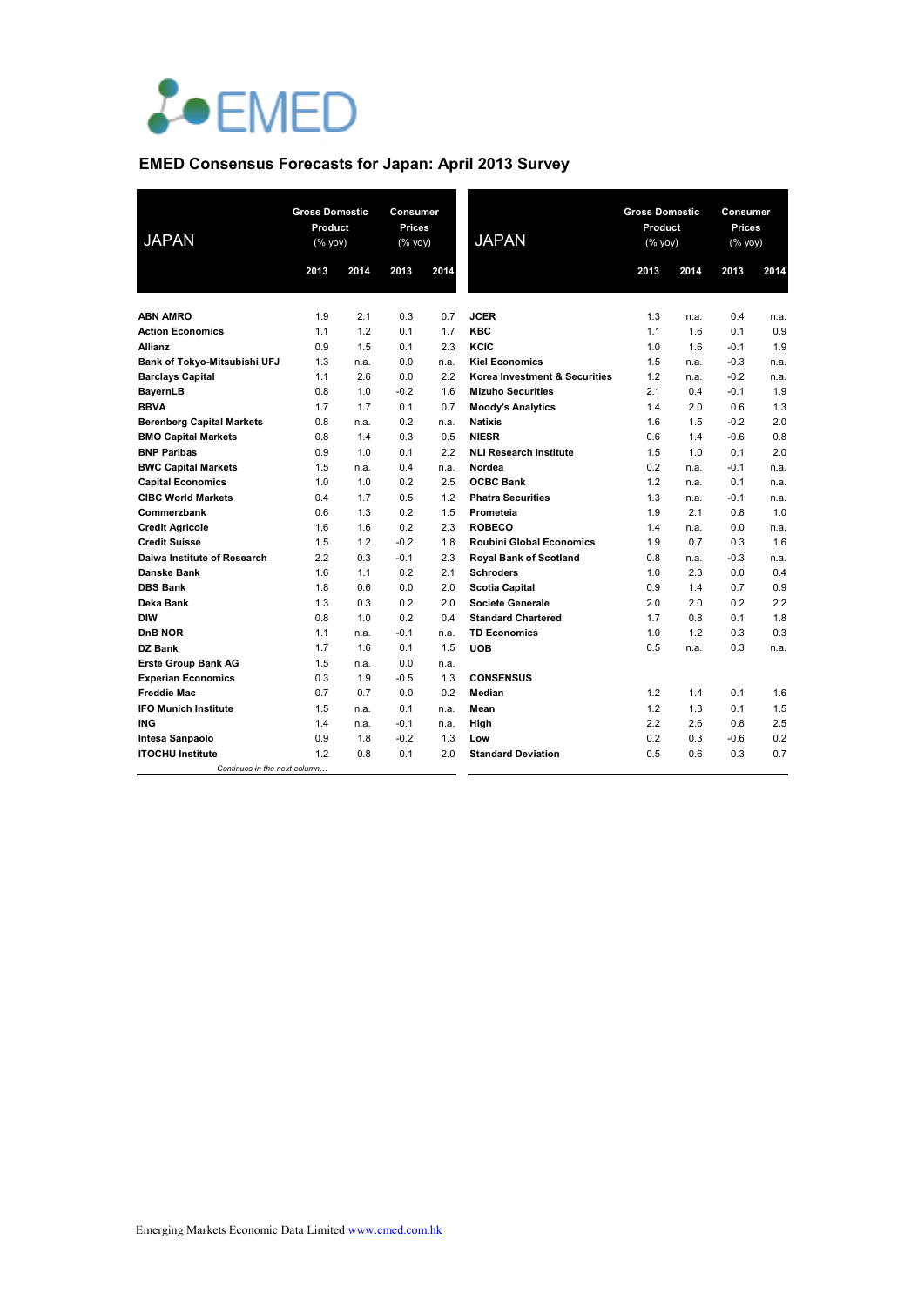

## **EMED Consensus Forecasts for China: April 2013 Survey**

| <b>CHINA</b>                     | <b>Gross Domestic</b><br>Product<br>$(% \mathsf{Y}^{\prime }\mathsf{Y}^{\prime }\mathsf{Y}^{\prime })$ |      | <b>Consumer</b><br><b>Prices</b><br>$(% \mathsf{Y}^{\prime }\mathsf{Y}^{\prime }\mathsf{Y}^{\prime })$ |      | <b>CHINA</b>                    | <b>Gross Domestic</b><br>Product<br>(% yoy) |      | <b>Consumer</b><br><b>Prices</b><br>(% yoy) |      |
|----------------------------------|--------------------------------------------------------------------------------------------------------|------|--------------------------------------------------------------------------------------------------------|------|---------------------------------|---------------------------------------------|------|---------------------------------------------|------|
|                                  | 2013                                                                                                   | 2014 | 2013                                                                                                   | 2014 |                                 | 2013                                        | 2014 | 2013                                        | 2014 |
| <b>ABN AMRO</b>                  | 8.0                                                                                                    | 8.0  | 3.5                                                                                                    | 4.1  | <b>ING</b>                      | 9.0                                         | 8.4  | 3.0                                         | 3.0  |
| <b>Action Economics</b>          | 8.0                                                                                                    | 8.2  | 3.5                                                                                                    | 3.7  | Intesa Sanpaolo                 | 7.9                                         | 8.1  | 2.8                                         | 3.4  |
| Allianz                          | 8.3                                                                                                    | 7.5  | 3.0                                                                                                    | 3.2  | <b>JP Morgan</b>                | 8.2                                         | 8.0  | 3.2                                         | 3.5  |
| <b>ANZ</b>                       | 8.1                                                                                                    | 8.2  | 4.0                                                                                                    | 4.0  | <b>KBC</b>                      | 7.9                                         | 7.6  | 3.2                                         | 3.5  |
| <b>Bank Julius Baer</b>          | 8.1                                                                                                    | 8.5  | 2.9                                                                                                    | 3.0  | KCIC                            | 7.5                                         | 8.0  | 2.9                                         | 3.3  |
| <b>Bank of East Asia</b>         | 8.2                                                                                                    | 8.4  | 3.5                                                                                                    | 3.6  | <b>Kiel Economics</b>           | 8.0                                         | n.a. | 2.5                                         | n.a. |
| <b>Barclays Capital</b>          | 7.9                                                                                                    | 8.1  | 3.2                                                                                                    | 3.5  | Korea Investment & Securities   | 8.2                                         | n.a. | 3.0                                         | n.a. |
| <b>BBVA</b>                      | 8.0                                                                                                    | 8.0  | 3.3                                                                                                    | 4.0  | <b>Moody's Analytics</b>        | 7.7                                         | 7.9  | 2.7                                         | 2.8  |
| <b>Berenberg Capital Markets</b> | 8.2                                                                                                    | n.a. | 3.5                                                                                                    | n.a. | <b>Natixis</b>                  | 8.2                                         | 7.8  | 3.4                                         | 3.9  |
| <b>BMO Capital Markets</b>       | 8.1                                                                                                    | 8.5  | 2.8                                                                                                    | 3.8  | <b>NIESR</b>                    | 8.0                                         | 7.3  | 2.7                                         | 2.9  |
| <b>BNP Paribas</b>               | 8.3                                                                                                    | 7.8  | 3.6                                                                                                    | 3.5  | <b>NLI Research Institute</b>   | 8.2                                         | 8.1  | 3.0                                         | 3.3  |
| <b>BWC Capital Markets</b>       | 8.5                                                                                                    | n.a. | 4.0                                                                                                    | n.a. | Nordea                          | 8.1                                         | n.a. | 4.0                                         | n.a. |
| <b>Capital Economics</b>         | 8.0                                                                                                    | 7.5  | 3.0                                                                                                    | 4.0  | <b>OCBC Bank</b>                | 8.1                                         | n.a. | 3.1                                         | n.a. |
| CICC                             | 8.1                                                                                                    | n.a. | 2.9                                                                                                    | n.a. | <b>Renaissance Capital</b>      | 7.5                                         | n.a. | 2.8                                         | n.a. |
| Commerzbank                      | 7.5                                                                                                    | 7.5  | 3.5                                                                                                    | 4.0  | <b>ROBECO</b>                   | 8.3                                         | n.a. | 3.4                                         | n.a. |
| <b>Credit Agricole</b>           | 8.5                                                                                                    | 7.8  | 3.3                                                                                                    | 3.5  | <b>Roubini Global Economics</b> | 7.6                                         | 6.5  | 3.2                                         | 2.9  |
| <b>Credit Suisse</b>             | 8.0                                                                                                    | 8.2  | 3.2                                                                                                    | 4.3  | <b>Royal Bank of Scotland</b>   | 8.4                                         | n.a. | 2.9                                         | n.a. |
| Daiwa Institute of Research      | 8.4                                                                                                    | 7.5  | 3.3                                                                                                    | 4.3  | <b>Schroders</b>                | 8.2                                         | 8.3  | 3.7                                         | 3.3  |
| <b>Danske Bank</b>               | 8.4                                                                                                    | 8.2  | 2.7                                                                                                    | 3.1  | <b>Scotia Capital</b>           | 8.1                                         | 8.3  | 3.3                                         | 3.9  |
| <b>DBS Bank</b>                  | 9.0                                                                                                    | 8.5  | 3.5                                                                                                    | 3.5  | <b>Societe Generale</b>         | 7.8                                         | 7.2  | 3.1                                         | 2.5  |
| Deka Bank                        | 8.1                                                                                                    | 7.8  | 3.0                                                                                                    | 3.5  | <b>Standard Chartered</b>       | 8.3                                         | 8.2  | 4.0                                         | 5.0  |
| <b>DIW</b>                       | 8.6                                                                                                    | 8.0  | 2.8                                                                                                    | 3.7  | <b>UniCredit Group</b>          | 8.2                                         | 8.0  | 3.1                                         | 3.5  |
| <b>DnB NOR</b>                   | 7.5                                                                                                    | n.a. | 4.0                                                                                                    | n.a. |                                 |                                             |      |                                             |      |
| <b>DZ Bank</b>                   | 8.5                                                                                                    | 8.7  | 3.0                                                                                                    | 4.0  |                                 |                                             |      |                                             |      |
| <b>Emerging Advisors Group</b>   | 7.5                                                                                                    | n.a. | 3.0                                                                                                    | n.a. | <b>CONSENSUS</b>                |                                             |      |                                             |      |
| <b>Erste Group Bank AG</b>       | 8.0                                                                                                    | 8.5  | 3.0                                                                                                    | n.a. | Median                          | 8.1                                         | 8.0  | 3.2                                         | 3.5  |
| <b>Experian Economics</b>        | 7.8                                                                                                    | 8.3  | 2.5                                                                                                    | 3.8  | Mean                            | 8.1                                         | 8.0  | 3.2                                         | 3.6  |
| <b>Freddie Mac</b>               | 8.1                                                                                                    | 7.8  | 3.2                                                                                                    | 4.2  | High                            | 9.0                                         | 8.7  | 4.0                                         | 5.0  |
| Handelsbanken                    | 7.7                                                                                                    | 7.5  | 3.5                                                                                                    | 3.2  | Low                             | 7.5                                         | 6.5  | 2.5                                         | 2.5  |
| <b>ICBC</b> International        | 8.3                                                                                                    | 8.0  | 3.3                                                                                                    | 3.7  | <b>Standard Deviation</b>       | 0.3                                         | 0.4  | 0.4                                         | 0.5  |
| Continues in the next column     |                                                                                                        |      |                                                                                                        |      |                                 |                                             |      |                                             |      |